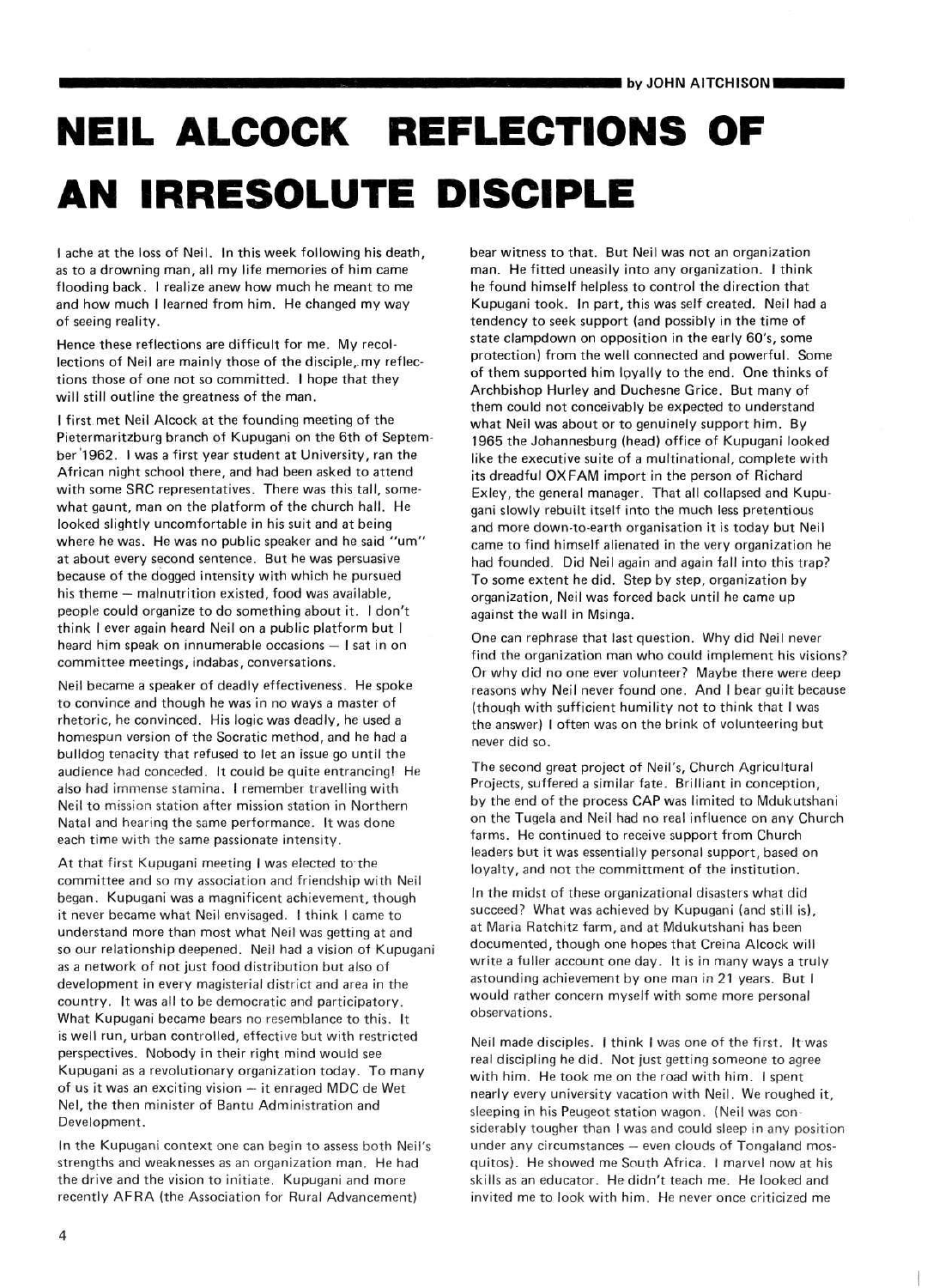though I think I must have asked innumerable silly and ignorant questions. I saw his gentleness with people — a patience that is yet strong. I saw him meeting with blacks, sitting for hours, literally hours, discussing some point. I came gradually to see partly as Neil saw and for that great gift I am thankful. In some respects Neil almost became a father to me. And he was a good father. He even taught me how to drive and when I rolled the car off the road, once righted, immediately ordered me back into the driver's seat.

There were other disciples. Over the years a host of mainly young people worked with Neil and took from him. There were some great learnings — one thinks immediately of Cherryl Walker's Natal volume of the Surplus People Project's report as owing a lot to an Mdukutshani genesis. There were also some failures.

The educational forte of Neil's was the story. He told wonderful stories. They were his art form. More especially they were "atrocity stories", usually particularly directed at the state of agriculture and the church (though real atrocities were also described — in early 1963 Neil got hold of some eyewitness accounts of truly appalling tortures committed in the Transkei).

## Were Neil's stories true?

This is not just an 'ethical' question but an important historical one. What assessment do we make on all that Neil wrote or influenced others to write? In answering this I would make three main points:

Firstly, a personal experience. One of the great disappointments of my life was the result of a story written by Ian Garland (doyen of Natal nature conservationists). I was a schoolboy and nature mad. Ian had written a beautiful description of himself canoeing on the dune vleis among the waterlilies and jacanas. I was invited to spend a holiday on his farm. I was ecstatic. On arrival almost my first words were, "Where is the canoe?" There was no canoe. There never had been a canoe. I was devastated. It was all artistic embellishment. **Neil's stories often had canoes.**  But the vleis and the jacanas and the waterlilies were really there!

Secondly, another personal experience. I once edited an Anglican student magazine and published one of Neil's church atrocity stories, only to be publicly reprimanded by Bishop Inman (who had gained a quite undeserved reputation as a fearless opponent of apartheid) who stated baldly, "It's not true!" I think that in many cases Neil's stories were not true IF by true you mean the whole truth and nothing but the truth, approved of by a lawyer (popular wisdom in the Liberal Party of those days was that a lawyer's advice however legally true was always politically wrong!), and stamped with approval by a sociologist as having the right amount of quantifiable and empirically observable data. But all this misses the point. Even though some may have been tendentious parables based on hearsay, taken as a whole they did tell "the truth" about South Africa. And many were indeed coldly factual because court cases, initiated by Neil via CAP, AFRA and the new Legal Resources Centre, have been won.

Thirdly, Neil had a somewhat acerbic pen. I would never describe Neil as a bitter person. I don't think bitterness was ever in his nature. But he was rather like William Blake who was genuinely astounded when someone cut

×

him dead in the street one day merely because Blake happened to have denounced him as a murderer the day before. Neil accused all sorts of people of "atrocities", it was like a prophetic burden on him to do so, and never weighed up very carefully what effect this would have on the recipients.

Oh they were wonderful stories (I admit there were some rather long and less entrancing ones as well). I can remember laughing myself into a state of helplessness when Neil told the one about his visit to the Pomeroy Mission. But that, like many others, will have to remain unpublished. What can be done to preserve those told? The Mdukutshani newsletter documented many. Some people have tried to respond academically to some of the material. In 1965 I wrote a paper on the rural situation which I suspect started Colin Bundy's research into the history of the African peasantry. Cherryl Walker's resettlement research has been mentioned already. But more needs to be done.

Neil Alcock was not just a teller of stories. He knocked on doors. Like the friend of the parable in Luke 11:5-10 he was totally importunate. I know that some came to dread the arrival of this John the Baptist from Msinga because they would have to reorder their priorities and do something, even against their better judgement. He had a dreadful purity of heart that man. He willed one thing. And it is here that the curious ambivalence the good people have about Neil manifested itself. And it is really a curious ambivalence about the rejected — and really, without even being too melodramatic — the doomed. Urban life has won dominion in the hearts of men and we, good people all, know where the power is and want to stay close to it. We complain about powerlessness, but then powerlessness ias a relative matter. Neil located himself with the powerless, the really powerless, and we couldn't make that our goal or priority.

Ironically then, people such as myself, who were conscientized and transformed by Neil, often couldn't commit ourselves wholeheartedly to his causes (though I very nearly left university to work for Kupugani and years later nearly went to Mdukutshani). Political theorists might say that we simply moved into a more political frame of reference. The struggle against apartheid was not going to be won here and our Benthamite calculations didn't encourage us to join Neil in a hopeless cause. Which may be true, but it is also more comfortable and I feel guilty all the same.

Also ironic was Neil's curious unwillingness to use religion and politics as weapons. What was Neil's relationship to religion? To me he seemed the most naturally religious man I have known. He loved the creation. Although he was a practising Anglican in the early 60's and to some extent spoke out of this tradition, he, like Ghandi, fitted uneasily into any religious categorising. I can think of no clearer expression of what I think Neil believed than Traherne's words:

You never enjoy the world aright, till the sea itself floweth in your veins, till you are clothed with the heavens, and crowned with the stars: and perceive yourself to be the sole heir of the whole world: and more than so, because men are in it who are every one sole heirs, as well as you. Till you can sing and rejoice and delight in God, as misers do in gold, and kings in sceptres, you never enjoy the world.